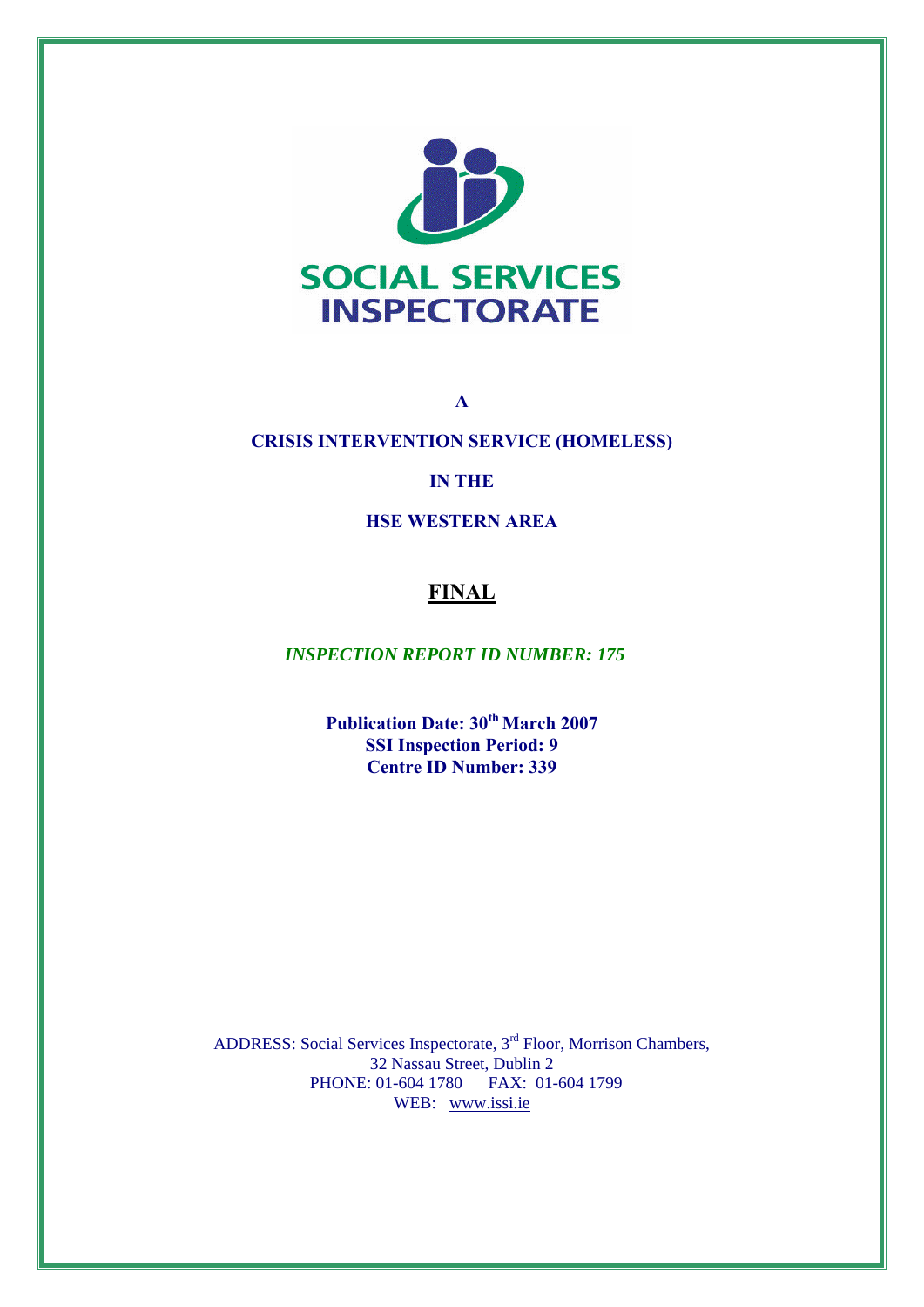# **Contents**

- 1. Analysis of findings
- 2. Inspection
	- *1.1 Methodology*
	- *1.2 Acknowledgements*
	- *1.3 Details of current placements*
- 3. Findings
- 4. Summary of recommendations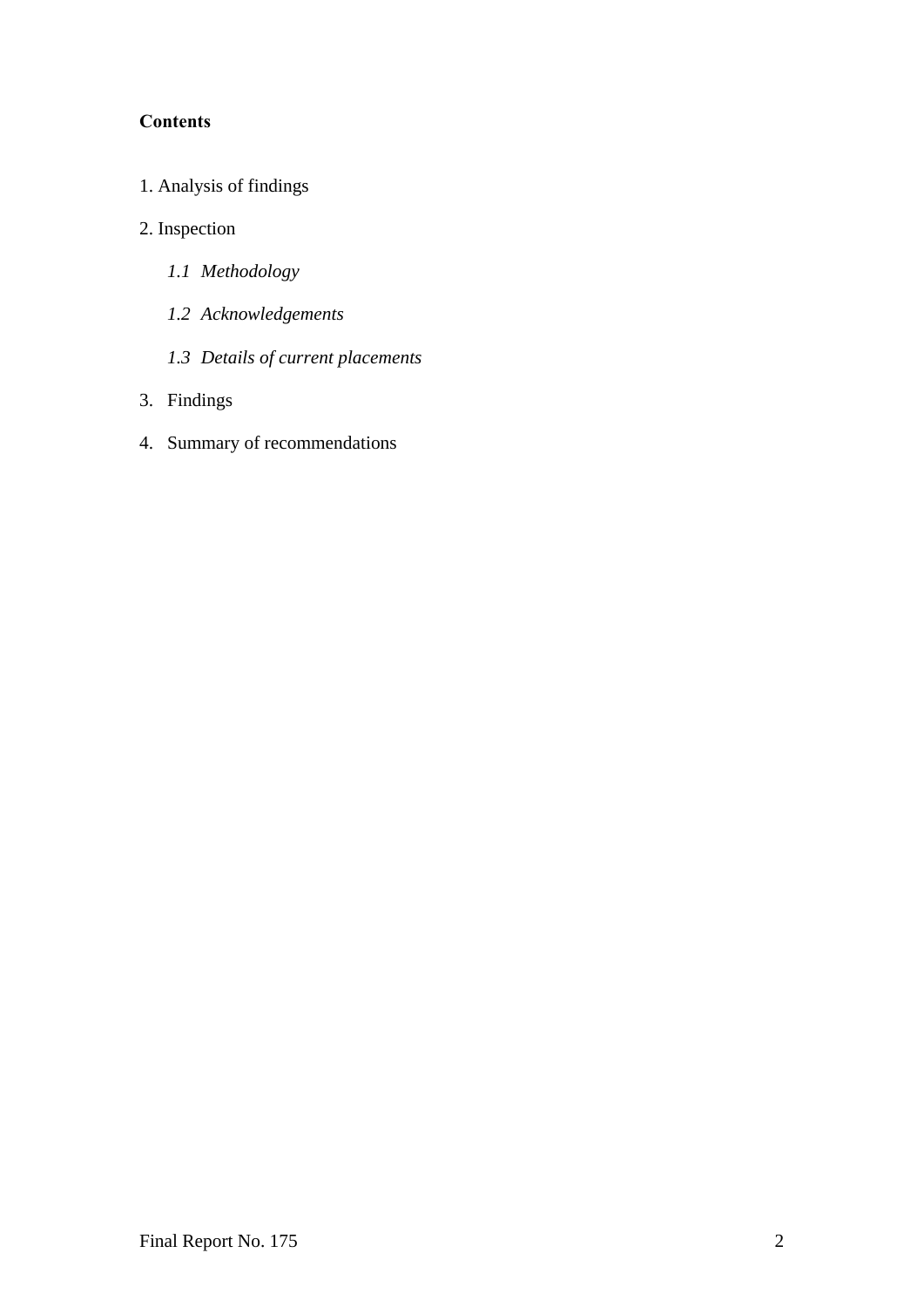# **1. Analysis of Findings**

The Social Services Inspectorate carried out an announced inspection of a crisis intervention service in the HSE Western Area (HSEWA) under the provision of Section 69 (2) of the Child Care Act, 1991 in February 2007. The centre provided a regional crisis intervention service for the three Local Health Office areas of Galway, Mayo and Roscommon.

The centre was opened in July 2005 and was an amalgamation of two separate services which had provided accommodation services for homeless children and young people in Galway. The service was developed at a time when there was a reduction in the overall number of residential care spaces in the region. It had not previously been inspected.

The centre was located in a small housing estate close to the city. It had a capacity for six children and young people of mixed gender aged  $0 - 18$  years. At the time of the beginning of the inspection, there were four young people living in the centre. However, at the time of the fieldwork inspection there were two young people living there, one of whom had returned on the final day of inspection having been absent for two nights.

Since the service opened in July 2005 to the time of inspection there had been 126 admissions, ranging in age from four months to seventeen and half years. The centre's purpose and function stated that the "objective of the centre is to respond promptly to a request for a brief emergency placement (5 days) for children and young people who require accommodation on an emergency basis".

Inspectors found that the admissions to the centre under the purpose and function were so diverse that staff's capacity to provide safe care was significantly impaired. In particular the wide age range compromised the provision of safe care, and this was the consensus of all personnel interviewed during the inspection. Inspectors were concerned that the pattern and style of admissions jeopardised the viability of the centre at times.

Inspectors have, in their considerations and recommendations, taken into account the short term and emergency nature of this centre. There is an understanding that, in the initial stages of a child's placement, there may be less information available, or an educational placement may have been disrupted due to the reasons for the admission. It may be found that care planning may be less developed; however, this is not a reason to find that it has not started. Indeed, where children have had repeated admissions, there is a particular requirement that additional attention is given to issues that may get overlooked during emergencies. The same message applies to medical attention. The child who requires an emergency admission should, in particular, have a thorough medical assessment. Findings and recommendations across the standards in this report take account of the short term nature of the centre.

# *Practices that met the required standard*

Inspectors found a commitment among centre management and staff to the children and young people in their care, despite the complexity and challenges of caring for a wide age range of children and young people. Some young people had been repeatedly admitted to the centre over the year prior to inspection. Inspectors found resilience among the staff team to persist with the young people even when they had presented with challenging and difficult behaviour.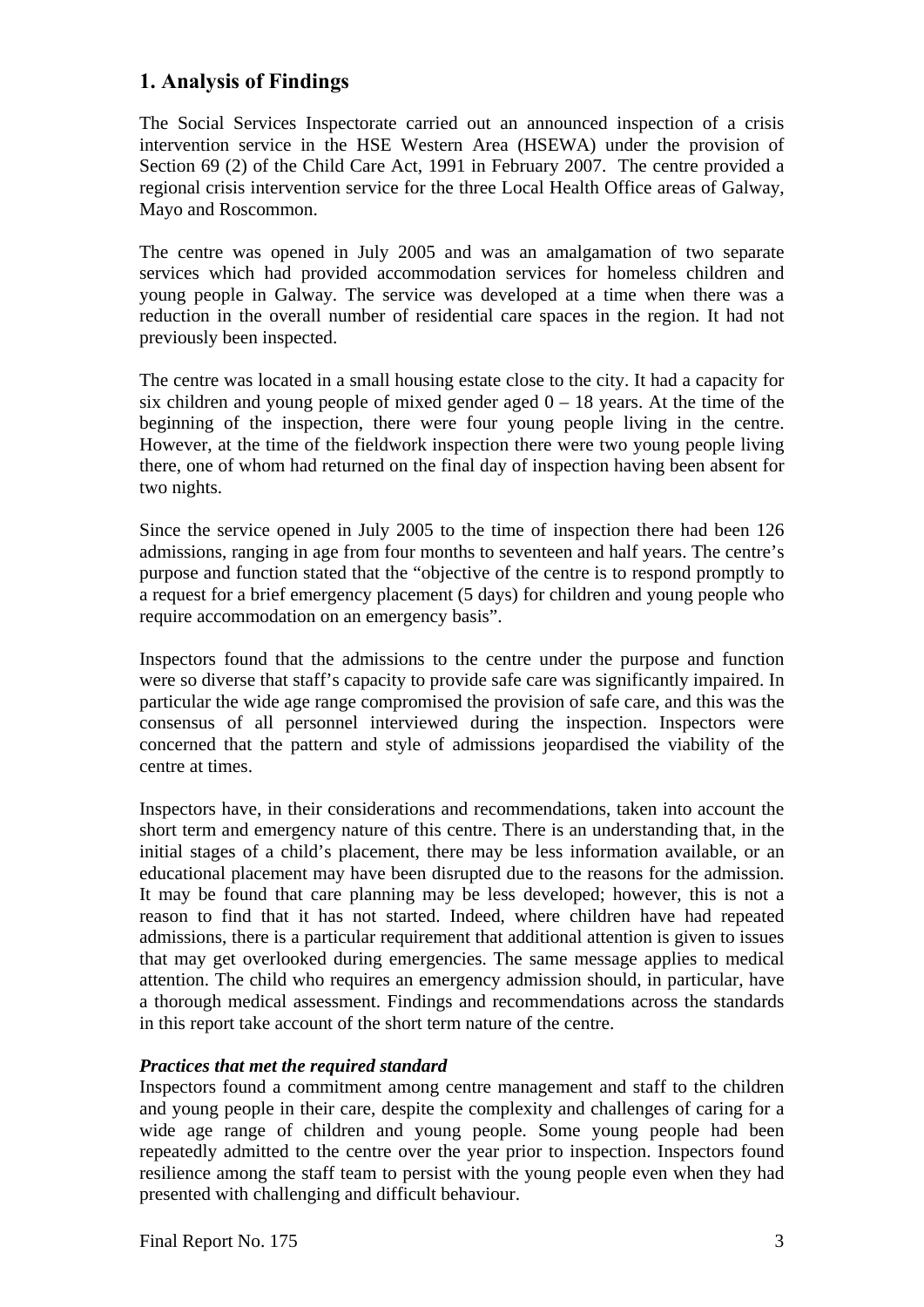There was an adequate management structure in place. Efforts were made to maintain a cohesive team approach. An external facilitator had been contracted to work with the staff team on issues relating to team development. The facilitator had met with the staff team on one occasion at the time of inspection and there was agreement for the work to continue. The centre manager attended monthly meetings with managers and deputy managers from the two other residential services in the county. On occasions the line manager for the three services attended these meetings. There was an on-call structure in place for out of hours and weekends which was provided by local centre managers on a rota basis. Staff received regular supervision from the centre manager and the deputy manager and were satisfied with the support they received through supervision and with the training they received from the training unit. In general administration files were well maintained but need to be reviewed to ensure better accessibility.

The accommodation was of a high standard. It consisted of two, three bedroom semidetached houses with a combined living area and two connecting back gardens. The young people had individual rooms. Boys were in one of the houses, the girls in the other with shared living space downstairs. There was also a family bedroom in one of the houses which catered for a sibling group. Funding had been sought to construct a purpose-built play area for one of the gardens. The standard of furnishings and fittings was good. The maintenance of the centre was carried out by local contractors and response to requests for repairs was prompt and effective.

Practice in relation to consultation was good. Young people's meetings took place regularly in the centre and they were consulted and given choice in relation to shopping, choice of food and day to day activities. Young people were encouraged to read their daily logs. One of the young people stated that her views were heard and she clearly understood her rights to access information and the complaints procedure.

Specialist services were available to those young people who required them. However, formal routes to accessing specialised services should be made available.

For the most part the centre had a proactive approach in relation to contact with families. Despite the crisis nature of admissions to the centre, consistent efforts were made to contact and liaise with the children and young people's parents and carers.

Practice in relation to vetting of staff was good.

### *Practices that met the required standard in some respect only*

#### *External line management*

Inspectors were concerned at the lack of direction and support from external management in the operation of the centre. There was evidence of a breakdown in communication. Inspectors received conflicting accounts as to whether the centre manager had knowledge of the budget allocated to the centre in the year prior to inspection. The centre manager was line managed by the child care manager. In the previous year there was confusion regarding which manager offered supervision to the centre manager and this resulted in a supervision gap from January to September. Inspectors were concerned that despite informal consultation occurring, formal supervision did not occur regularly, with seven supervisions being cancelled in the previous year. Given the purpose and function of the centre; with a large number of admissions, the emergency nature of the work, and the risks to safety for all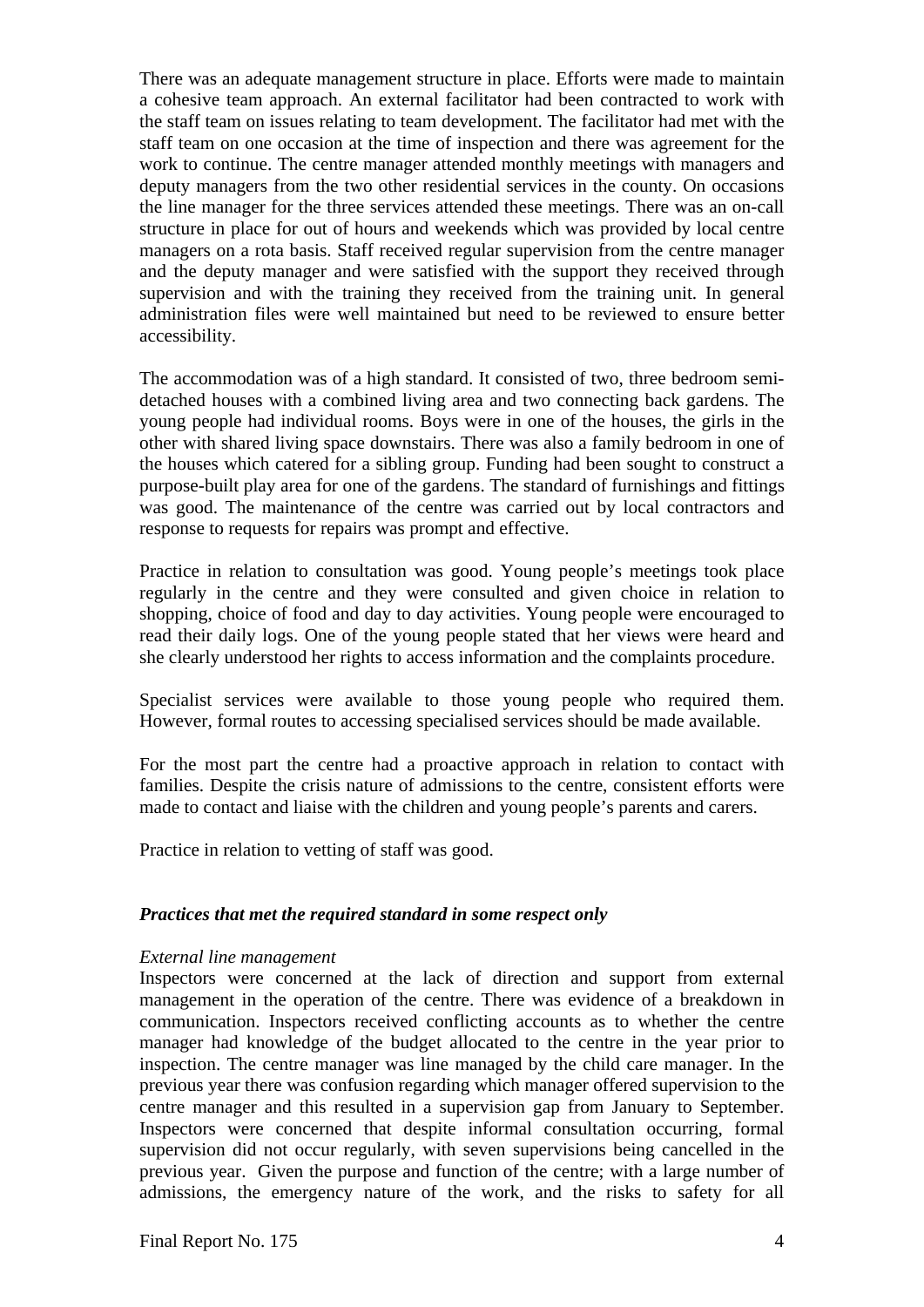concerned, it is essential that the centre manager is offered supervision for the joint purposes of professional support and accountability.

#### *Staffing/rosters*

The staff team comprised the centre manager, a deputy and 10 full-time child care posts, including one child care leader post. They were assisted by an established shared relief panel of 25 staff which was available to the three residential centres in the county. A small core group from this relief panel contributed to the core staffing hours and covered for sick leave and annual leave in the centre. The staff team demonstrated patience in providing a 24 hour emergency crisis service, at times dealing with young people who presented very challenging behaviour but who were also very vulnerable.

Inspectors were of the view that at times staff were not adequately deployed to meet the safety and general needs of the children and young people in the centre. There was provision for a minimum of two staff to be rostered at all times. On reviewing the roster for the three months prior to inspection inspectors found that whilst there were three staff available for Monday, Tuesday and Wednesday evenings, in general two staff were rostered for the remaining nights and weekend periods. Staff should be deployed to ensure that experienced staff are available for times of risk. The staff roster did not allow for the attendance and participation of all staff at weekly team meetings. This did not meet the standard on effective communication, team working and accountability as there was no occasion since the service was established, that all members of the staff team were together.

#### *Monitoring*

The monitoring officer visited the centre regularly. He was available to the staff and manager for consultation and staff told inspectors that they found the role of monitoring officer supportive. He submitted comprehensive written reports to HSE managers on the standard of care of the children and young people. In a recent monitoring officer's report nine recommendations were made concerning the care of the children and young people. Specific recommendations relating to the purpose and function of the centre were made. Whilst some of the recommendations had been implemented, inspectors were concerned that the review of the purpose and function was not.

The monitoring officer made a recommendation in a monitoring report of November 2006 calling for a review of a crisis that had occurred when the centre was closed to new admissions, three months prior to the inspection. The Child Care Manager in response to this recommendation established a review and terms of reference for this review were drawn up. However, inspectors found that the terms of reference did not reflect all the concerns of the monitoring officer. Inspectors considered that it would have been more helpful if the monitoring officer was involved in drawing up the terms of reference. Inspectors received a copy of the report of the review and proposed action plans and recommend that they are also shared with the monitoring officer. The role of the monitoring officer is an important safeguarding factor and his recommendations should be given due consideration by all in management. For this standard to be met, his recommendations must be implemented in a timely fashion.

#### *Care planning*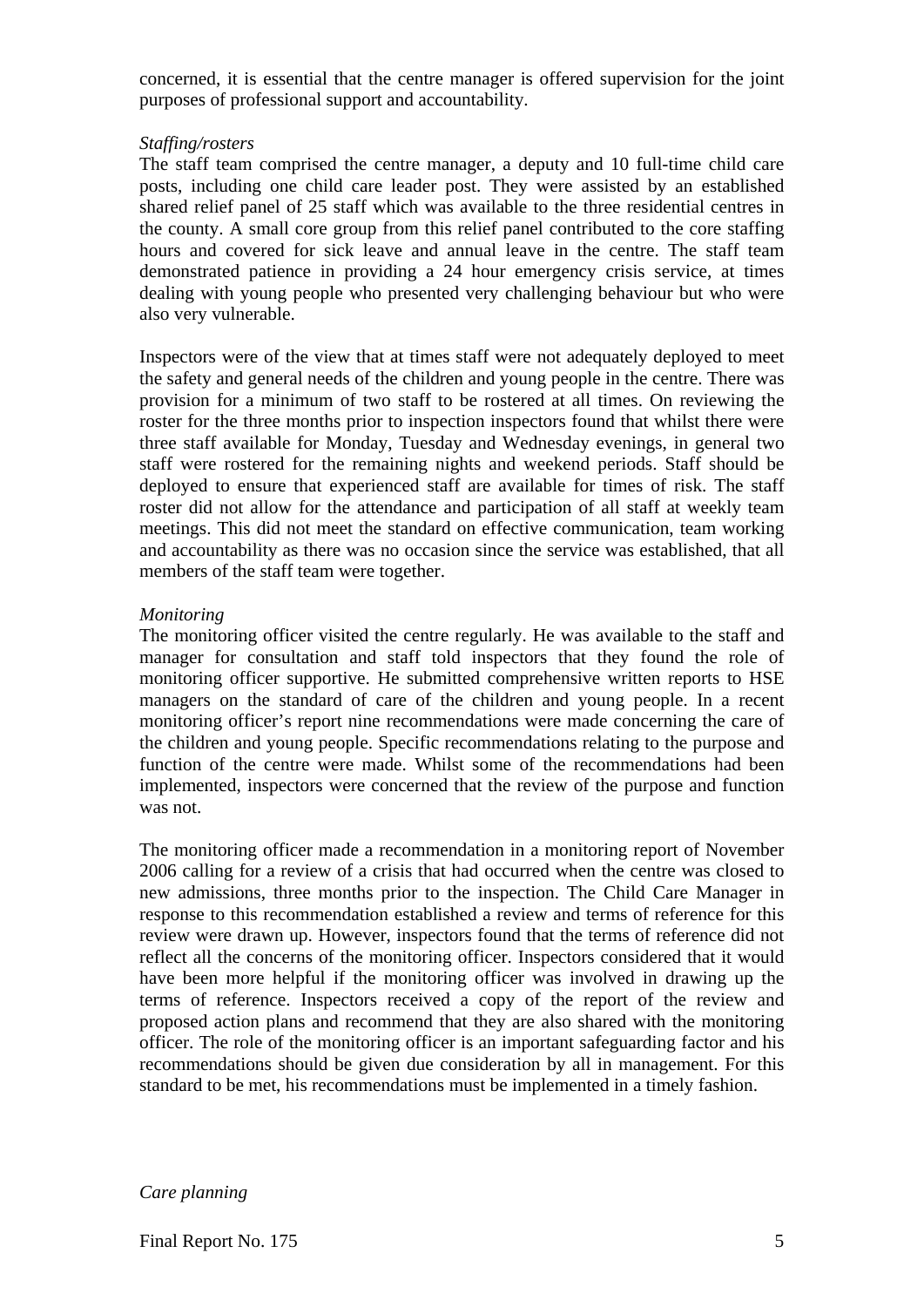There was a good level of contact and communication between centre staff and social workers. Social workers were aware that they could read centre records but only some of them had done so. At the time of inspection the two young people in the centre had allocated social workers who had visited and/or had daily contact with them. However, inspectors were of the view that the standard of statutory care planning and review was inconsistent. A care review was held the day preceding inspection for one of the young people who had four previous admissions to the centre in the seven months prior to inspection. Whilst some arrangements for care plan meetings were made by the centre manager and staff, care planning is the responsibility of the social workers. Inspectors found no current updated care plans for the two young people in the centre at the time of inspection. Both had previous admissions to the centre and were known to social work departments for some time. Inspectors were told the centre had experienced ongoing difficulties in ensuring that there were updated care plans in place for many of the children and young people. Inspectors are of the view that the multiple admissions of 30 children and young people over the 15 months since the centre opened are a serious indictment of a lack of overall care planning and promote drift in placement for young people. In the absence of care plans staff devised placement plans. These do not meet the requirements of the regulations.

#### *Aftercare*

Inspectors were told of a dedicated aftercare service in the region and the line manager told inspectors that there was a dedicated after care worker available to work directly with the centre. However, inspectors were told by staff, centre manager and monitoring officer that they were not aware of this arrangement. Inspectors found that no young person had availed of this service at the time of inspection.

#### *Management of behaviour*

Difficulties encountered by staff in effectively managing challenging behaviours led to the temporary closure of the centre to admissions three months prior to inspection and again on the day before inspection commenced. Staff were trained in the use of Therapeutic Crisis Intervention and used de-escalation techniques, but physical restraint was not used. Inspectors were of the view that staff required a revised framework for risk assessment in the centre as the model of risk assessment in use was not effective in managing serious, difficult and at times violent behaviours. An Garda Siochana were called to the centre on occasions to manage young people's difficult and violent behaviours. The HSE should ensure that they have their own policy guidelines on behaviour management and the need to involve An Garda Siochana should be an exceptional occurrence and not part of routine practice. The potential for serious consequences concerning the safety of all the residents when these situations occur was identified by the centre manager, staff, social workers and monitoring officer. Inspectors were told by staff and social workers that when some of the young people's behaviour was unpredictable and volatile other residents experienced emotional peer abuse. Young people were moved onto other placements quicker than was previously planned due to concerns for their safety. Line management needs to provide leadership and direction in the management of difficult and violent behaviour and this must include a review of admissions and the development of competence and confidence of the staff to effectively manage such behaviours.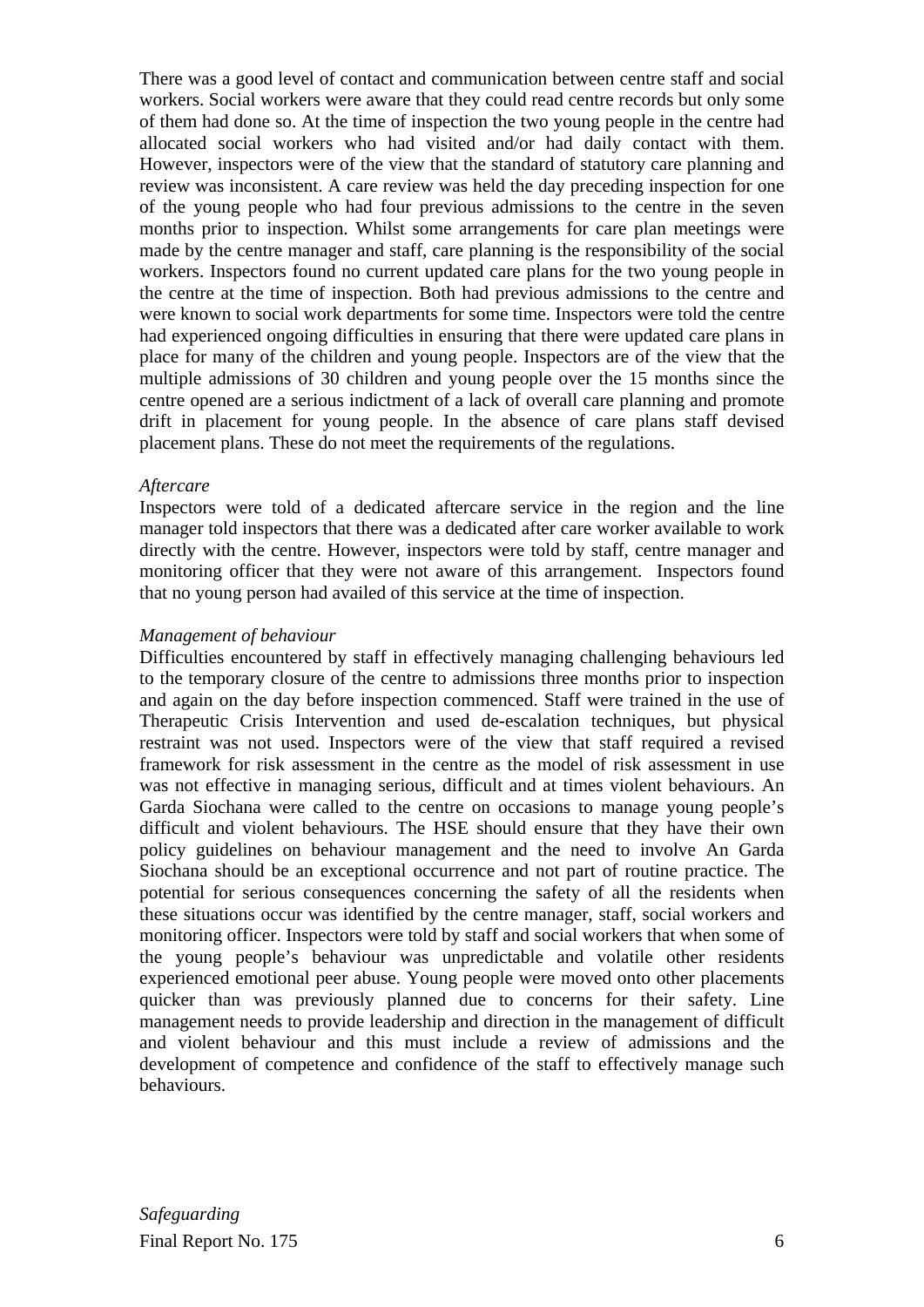Whilst safeguarding principles were well understood by centre staff and management inspectors were concerned that child protection principles were not so well understood. One of the young people living in the centre who had a history of absconding was missing from the centre two days prior to inspection. Staff had activated the agreed protocol between the HSEWA and An Garda Siochana on unauthorised absences; but inspectors found that there was a lack of protective strategies outside the centre to manage the real risks for this young person which were well known to staff and social workers. Staff were confused as to how to report a child protection concern in accordance with *Children First, National Guidelines for the Protection and Welfare of Children.* A report of a child protection concern was completed on a significant event notification form, a child protection notification and/or on a HSE risk management duplicate book. A guidance document for the reporting of significant events, which included the reporting of child protection concerns, had been developed and submitted to the Local Health Manager with lead responsibility for child care in HSE West. At the time of inspection this guidance document was yet to be signed off.

### *Health*

Practice in relation to health care was generally good. However, inspectors found few comprehensive medical histories for children and young people as required by regulations. Social Workers should arrange medicals on admission as appropriate to the emergency admission and gather medical histories from parents and carers where possible. Inspectors considered that due to the wide ranging ages, and mix of children and young people, there was a particular need for advice and guidance in areas of children and teenage health issues.

In particular, appropriate sexual health education was needed for those young people who may not have access to such information, and who had not been attending school or training on a regular and consistent basis.

### *Education*

The centre had developed good links with local school placements. This assisted speedy placements for children and young people who moved to the centre. One of the young people was assisted by his social worker to continue to attend his school, outside the area by the provision of daily transport. However, inspectors were made aware that some of the young people who had repeated admissions to the centre were not in attendance at school or training on a consistent basis. The local HSE had access to tuition services but this was limited to six hours per week for three residential services in the area. One of the young people in the centre who had attended secondary school for approximately three full days of the school term since January 2007 to the time of inspection, could only access this tuition service for one hour per day. This is not acceptable, and the HSE should ensure that children of school age can access a range of options as appropriate to ensure they continue their education and/or training on a consistent basis.

# *Fire and safety*

A fire safety audit was completed in September 2006. The outstanding recommendations should be implemented as a matter of priority. A Health and Safety Audit was completed in May 2006 and the outstanding recommendations should be implemented. Inspectors found it difficult to gain information concerning health and safety from the audit form and recommend a review of the forms used to complete a health and safety audit in a children's residential centre.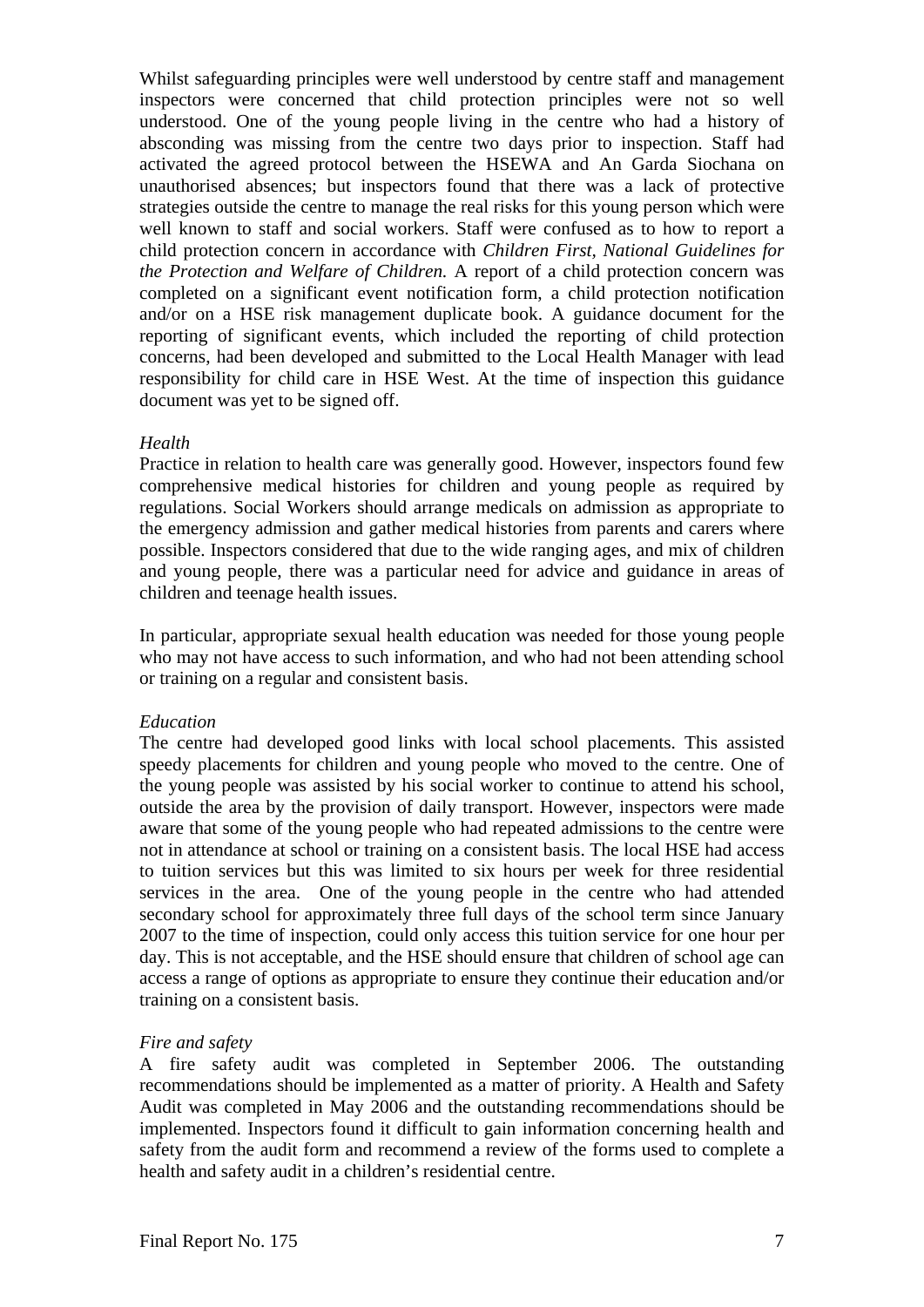## *Practices that did not meet the required standard*

## *Purpose and function*

The purpose and function of the centre was to provide a "brief emergency placement, (five days) for children and young people who require accommodation on an emergency basis". Inspectors were told of concerns about the purpose of the centre by centre staff, social workers, HSE managers and others during the course of their fieldwork. In particular, inspectors were aware that the local HSE monitoring officer had commented on this issue at length in a monitoring report and were made aware that on the day before the inspection fieldwork began a meeting of key HSE managers and staff had begun the process of a review of the purpose and function of the centre. Inspectors advise that An Garda Siochana should be consulted by this group as it goes about its work.

Inspectors found that the standard of purpose and function was not met for the following reasons:

- 1. The centre was obliged to take all referrals, even where the manager thought that a new admission could put at risk the safety and welfare of children, young people and staff.
- 2. Due to a shortage of residential placement options in the region, as described by the manager and other professionals, children and young people stayed longer than the time as specified by the purpose and function (5 days). The monitoring officer found that five young people who had been placed in local residential centres in the 15 month period prior to his monitoring report of November 2006, had each spent an average of 99 days in the centre prior to securing a more permanent placement in a residential centre.
- 3. An Garda Siochana effected placements under Section 12 of the Child Care Act 1991. Of the 18 children and young people admitted since the monitoring officer's report of November 2006, 12 were admitted under Section 12. At times some of these children and young people were under the influence of alcohol or drugs and frequently did not want to stay in the centre. It was not clear to inspectors how the needs of these young people could be met in the provision of emergency accommodation that also provided accommodation for babies and young children.
- 4. The centre had a broad age range of children and young people, from babies to volatile, discontented teenagers. It was not possible to provide a safe and suitable environment with the mix of demands being made on the staff group. Inspectors found evidence of children being discharged prematurely due to concerns for their safety. Inspectors are of the view that a short term emergency centre is not a suitable placement for babies and young children and that the HSE should have other arrangements in place to meet this need.

### *Child Protection*

One of the parents's interviewed by inspectors described serious differences of opinion about the safety and welfare of their child. Inspectors shared these concerns and have written to the HSE regarding the matter. The concern's relate to responses by social workers and centre staff to unauthorised absences.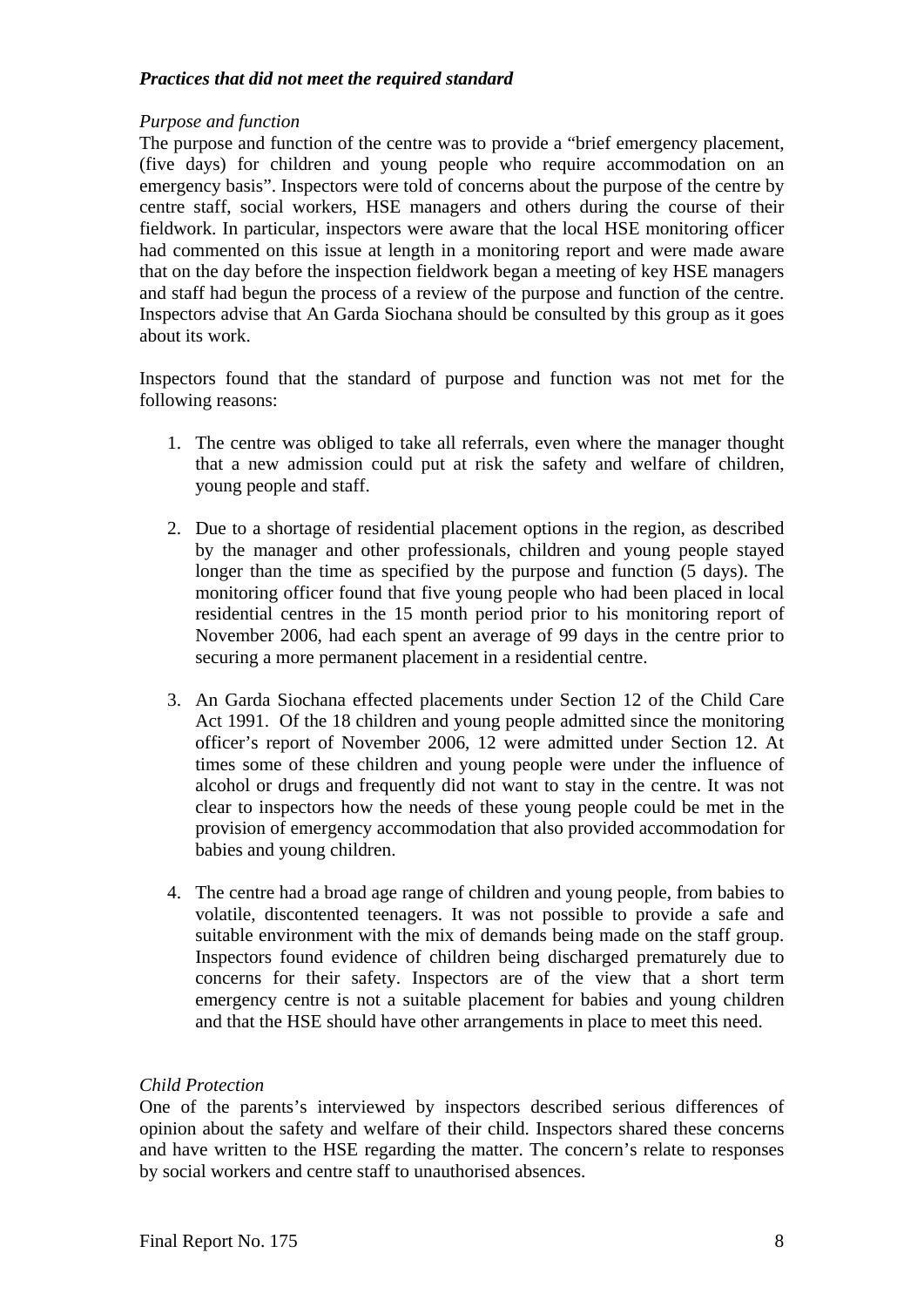# **2. Introduction**

The Social Services Inspectorate carried out an announced inspection of a children's residential centre in the HSE Western Area. Mary Tallon (lead inspector) and Mike McNamara (support inspector) conducted the inspection over a two day period from the  $15<sup>th</sup>$  to the  $16<sup>th</sup>$  February 2007.

# **2.1 Methodology**

The inspectors had access to the following documents during the inspection:

- The unit's statement of purpose and function
- The unit's policy and procedures
- The young people's care files
- Ouestionnaires completed by Social Workers (three)
- Census forms on management and staff
- Children's census forms
- The monitoring officer's reports
- Administrative records
- Health and safety records
- Confirmation of insurance
- Details of unauthorised absences (75) and physical restraints (0) since the centre opened (16 months prior to inspection)
- A sample of the staff duty roster

In the course of the inspection, inspectors interviewed:

- 1. The centre manager
- 2. The deputy manager
- 3. Two child care workers
- 4. One young person
- 5. The monitoring officer, HSEWA
- 6. Two social workers
- 7. The child care manager, Galway
- 8. The general manager, Galway

As well as those above the lead inspector had telephone interviews with a parent and a social worker.

# **2.2 Acknowledgements**

Inspectors wish to acknowledge the co-operation of the young people, staff and all the other professionals involved in this inspection.

# **2.3 Management structure**

The centre manager reported to the local child care manager who was also line manager for two other child care residential services in Galway city and county. The child care manager reported to the local general manager. The centre had a deputy manager.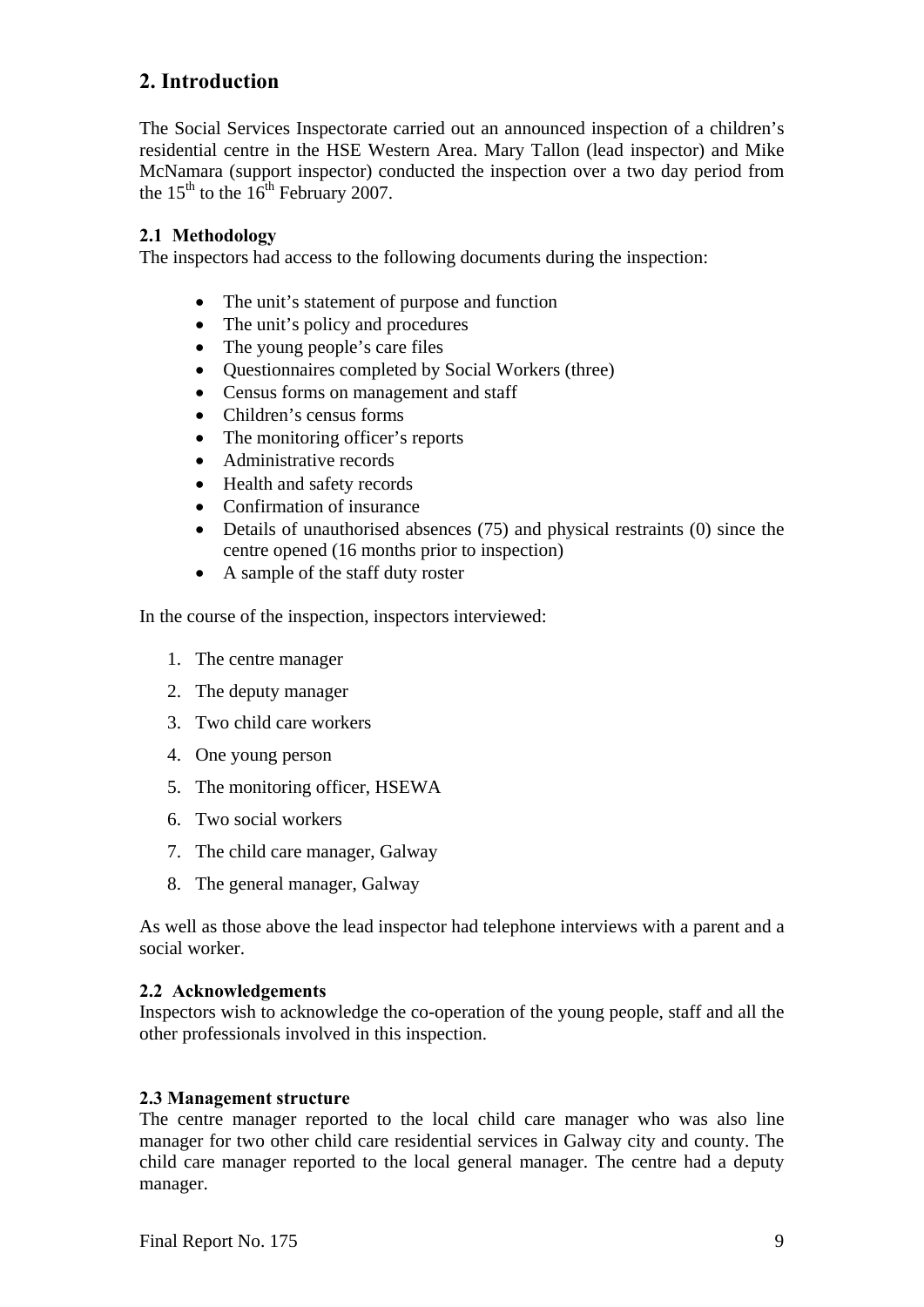# **2.4 Data on young people**

| <b>Young Person</b> | Age                   | Length of<br><b>Placement</b> | No. of previous<br>placements                                            |
|---------------------|-----------------------|-------------------------------|--------------------------------------------------------------------------|
| $#1$ (male)         | 14 years 5<br>months  | 14 days                       | 1 readmission to<br>this centre                                          |
| $# 2$ (female)      | 14 years 8<br>months  | 14 days                       | 4 readmissions<br>to this centre<br>4 previous foster<br>care placements |
| # 3 (female) $*$    | 16 years<br>11 months | 3 days                        | 1 readmission to<br>this centre                                          |
| #4 (male)*          | 15 years<br>11 months | 3 days                        | 2 readmissions to<br>this centre                                         |

**\* = Between the time of the census and the inspection fieldwork, two young people, were discharged from the service**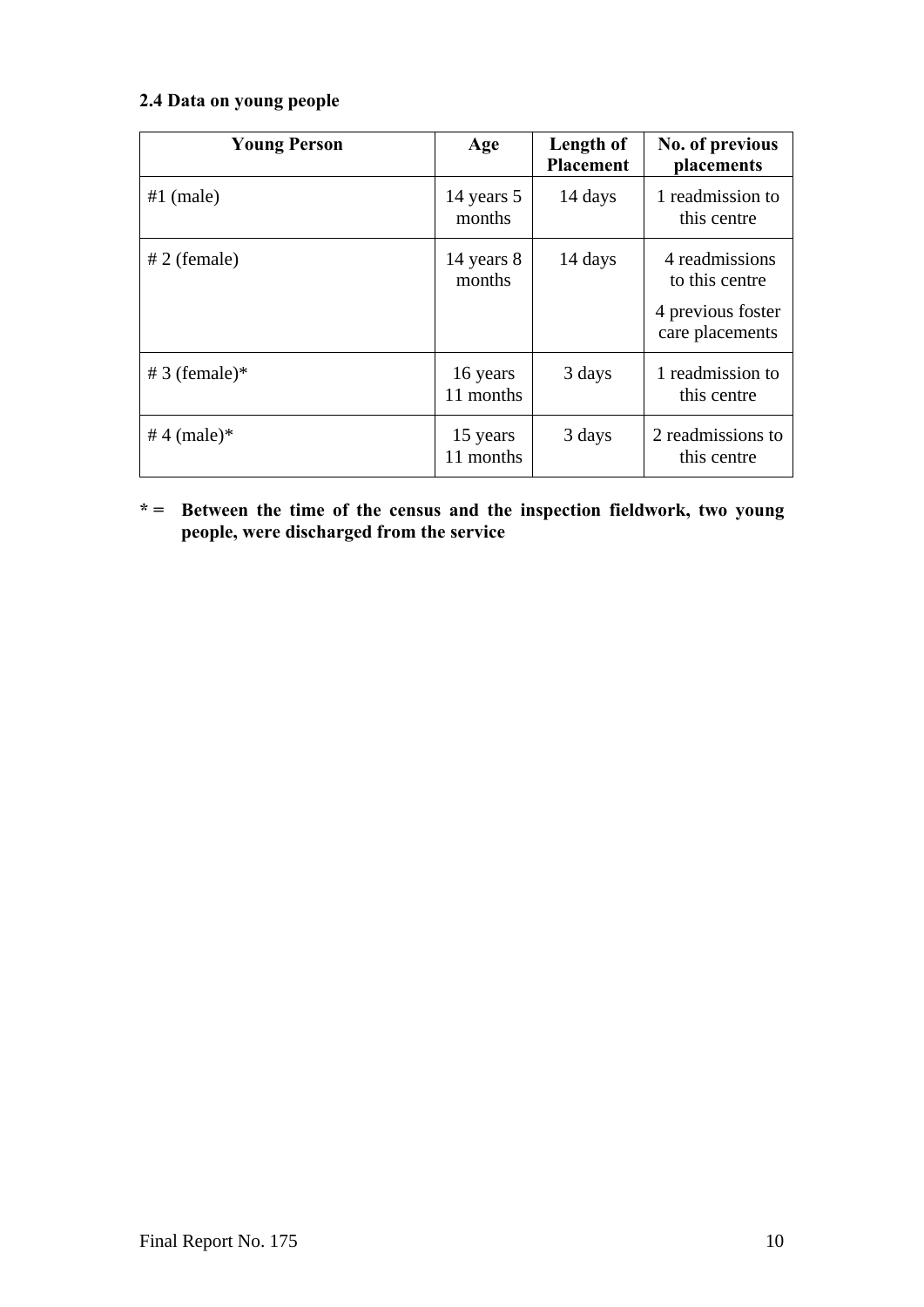# **3. Findings**

## **3.1 Purpose and function**

### **Standard**

**The centre has a written statement of purpose and function that accurately describes what the centre sets out to do for young people and the manner in which care is provided. The statement is available, accessible and understood.** 

|                         | Practice met the<br>required standard | <i>Practice met the</i><br>required standard in<br>some respects only | <i>Practice did not</i><br>meet the required<br>standard |
|-------------------------|---------------------------------------|-----------------------------------------------------------------------|----------------------------------------------------------|
| Purpose and<br>function |                                       |                                                                       |                                                          |

### **Recommendations:**

- 1. The HSE Western Area should revise the purpose and function of the centre as a matter of urgency.
- 2. The HSE Western Area should ensure that there are sufficient and suitable alternative placements available for babies and young children in the event that they require emergency placements.

### **3.2 Management and staffing**

### **Standard**

**The centre is effectively managed, and staff are organised to deliver the best possible care and protection for young people. There are appropriate external management and monitoring arrangements in place.** 

|                                       | Practice met the<br>required standard | Practice met the<br>required standard in<br>some respects only | Practice did not<br>meet the required<br>standard |
|---------------------------------------|---------------------------------------|----------------------------------------------------------------|---------------------------------------------------|
| Management                            |                                       |                                                                |                                                   |
| Register                              |                                       |                                                                |                                                   |
| Notification of<br>significant events |                                       |                                                                |                                                   |
| <b>Staffing</b>                       |                                       |                                                                |                                                   |
| Supervision and<br>support            |                                       |                                                                |                                                   |
| Training and<br>development           |                                       |                                                                |                                                   |
| Administrative<br>files               |                                       |                                                                |                                                   |

### **Recommendations:**

3. The HSE Western Area should ensure that there is effective external management of the centre.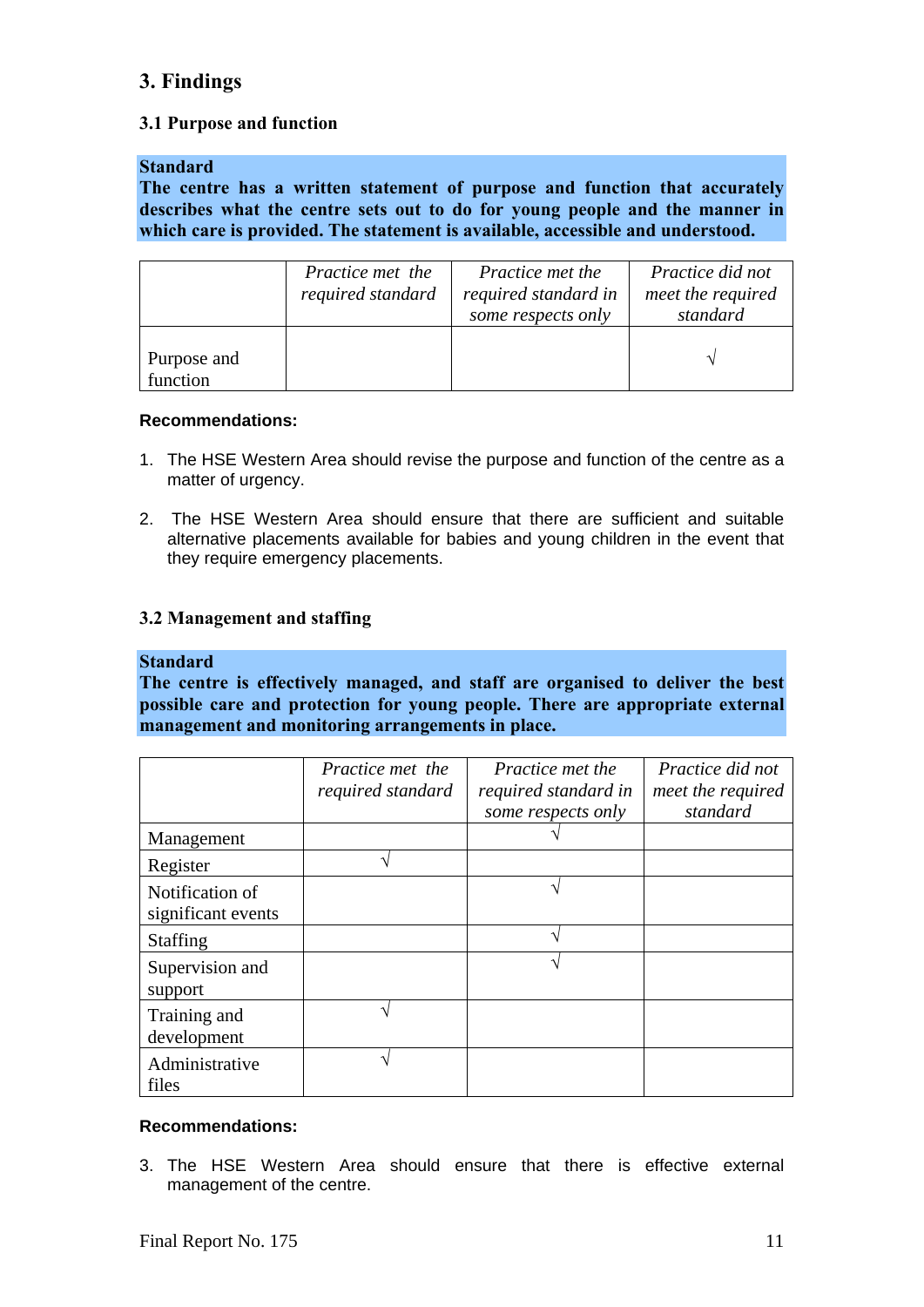- 4. The HSE Western Area should ensure that staff are rostered in a manner that meets the needs of children for stability and safety and allow for staff to attend regular team meetings.
- 5. The HSE Western Area should ensure that staff receive further direction, training and support in managing out of control and challenging behaviours.

## **3.3 Monitoring**

#### **Standard**

**The health board, for the purposes of satisfying itself that the Child Care Regulations 5-16 are being complied with, shall ensure that adequate arrangements are in place to enable an authorised person, on behalf of the health board to monitor statutory and non-statutory children's residential centres.** 

|            | Practice met the<br>required standard | Practice met the<br>required standard in<br>some respects only | Practice did not<br>meet the required<br>standard |
|------------|---------------------------------------|----------------------------------------------------------------|---------------------------------------------------|
| Monitoring |                                       |                                                                |                                                   |

### **Recommendation:**

6. The HSE Western Area should ensure that the monitoring officer's recommendations are implemented without undue delay and to his satisfaction.

### **3.4 Children's rights**

#### **Standard**

**The rights of young people are reflected in all centre policies and care practices. Young people and their parents are informed of their rights by supervising social workers and centre staff.** 

|                          | Practice met the<br>required standard | <i>Practice met the</i><br>required standard in<br>some respects only | Practice did not<br>meet the required<br>standard |
|--------------------------|---------------------------------------|-----------------------------------------------------------------------|---------------------------------------------------|
| Consultation             | $\mathcal{N}$                         |                                                                       |                                                   |
| Complaints               | ٦                                     |                                                                       |                                                   |
| Access to<br>information |                                       |                                                                       |                                                   |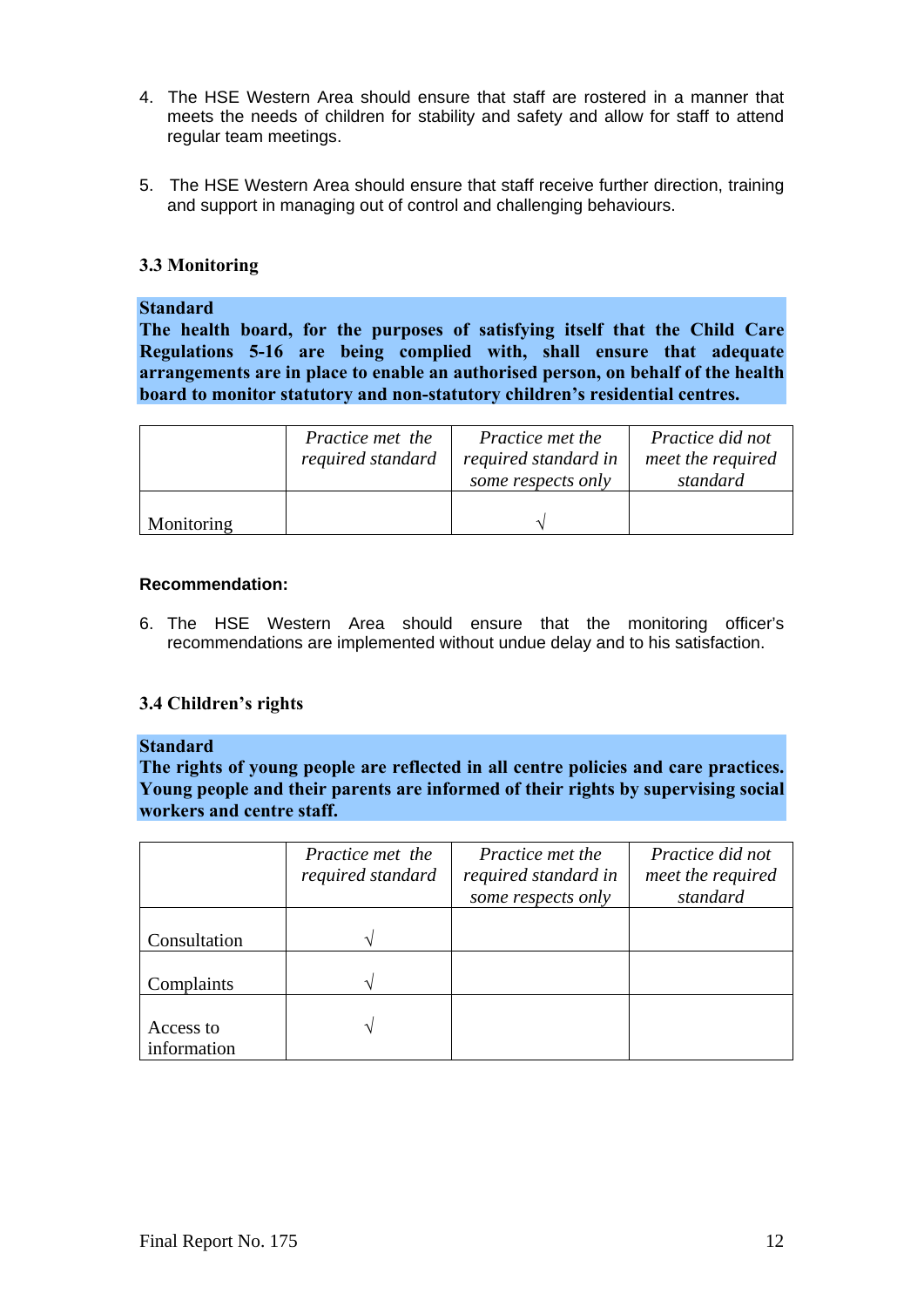## **3.5 Planning for children and young people**

### **Standard**

**There is a statutory written care plan developed in consultation with parents and young people that is subject to regular review. The plan states the aims and objectives of the placement, promotes the welfare, education, interests and health needs of young people and addresses their emotional and psychological needs. It stresses and outlines practical contact with families and, where appropriate, preparation for leaving care.** 

|                                                | Practice met the<br>required standard | Practice met the<br>required standard in<br>some respects only | Practice did not<br>meet the required<br>standard |
|------------------------------------------------|---------------------------------------|----------------------------------------------------------------|---------------------------------------------------|
| Suitable placements<br>and admissions          |                                       |                                                                |                                                   |
| Statutory care<br>planning and review          |                                       |                                                                |                                                   |
| Contact with<br>families                       |                                       |                                                                |                                                   |
| Supervision and<br>visiting of young<br>people |                                       |                                                                |                                                   |
| Social work role                               |                                       |                                                                |                                                   |
| <b>Emotional</b> and<br>specialist support     |                                       |                                                                |                                                   |
| Preparation for<br>leaving care                |                                       |                                                                |                                                   |
| Aftercare                                      |                                       |                                                                |                                                   |

### **Recommendations:**

- 7. The HSE Western Area should ensure that children are appropriately placed and that there is a review mechanism in place to ensure that children are not repeatedly admitted nor that their length of placement in the centre is prolonged.
- 8. The HSE Western Area should ensure that the care planning and review process complies with statutory requirements for emergency placements, and all children and young people have access to the HSE aftercare team.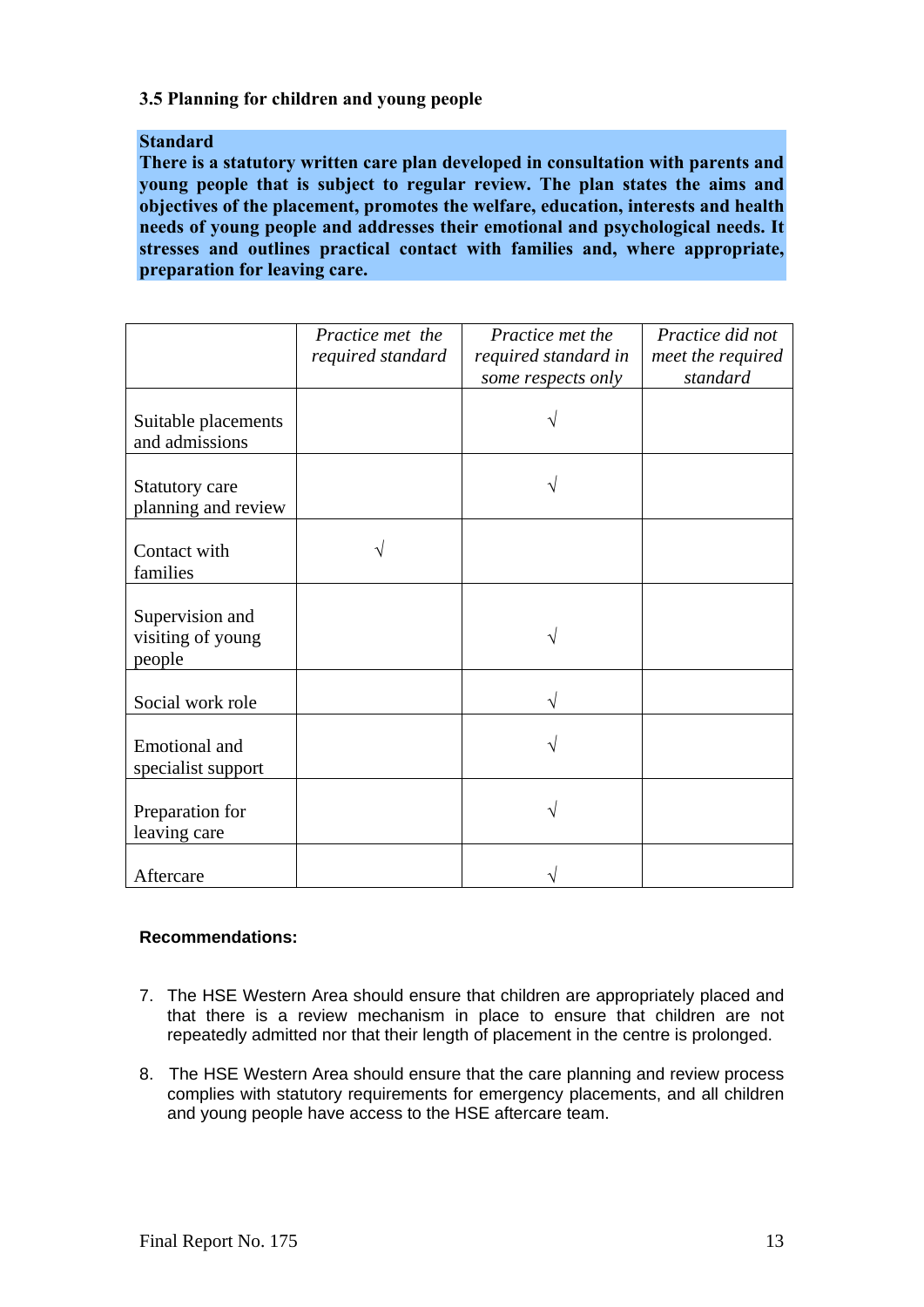# **3.6 Care of young people**

**Standard** 

**Staff relate to young people in an open, positive and respectful manner. Care practices take account of the young people's individual needs and respect their social, cultural, religious and ethnic identity. Young people have similar opportunities to develop talents and pursue interests. Staff interventions show an awareness of the impact on young people of separation and loss and, where applicable, of neglect and abuse.** 

|                                                      | Practice met the<br>required standard | <i>Practice met the</i><br>required standard in<br>some respects only | Practice did not<br>meet the required<br>standard |
|------------------------------------------------------|---------------------------------------|-----------------------------------------------------------------------|---------------------------------------------------|
| Individual care in<br>group living                   | ٦                                     |                                                                       |                                                   |
| Provision of food and<br>cooking facilities          |                                       |                                                                       |                                                   |
| Race, culture,<br>religion, gender and<br>disability | ٦                                     |                                                                       |                                                   |
| Managing behaviour                                   |                                       |                                                                       |                                                   |
| Restraint                                            |                                       |                                                                       |                                                   |
| Absence without<br>authority                         |                                       |                                                                       |                                                   |

#### **Recommendations:**

- 9. The HSE Western Area should ensure that centre staff and management are provided with support, direction and guidance in the management of difficult and challenging behaviour.
- 10. The HSE Western Area as a matter of priority, should revise the centres' risk assessments system of managing children and young people's behaviours. Risk management plans should be monitored by external line management.

## **3.7 Safeguarding and Child Protection**

### **Standard**

**Attention is paid to keeping young people in the centre safe, through conscious steps designed to ensure a regime and ethos that promotes a culture of openness and accountability.** 

|                                      | Practice met the<br>required standard | <i>Practice met the</i><br>required standard in<br>some respects only | Practice did not<br>meet the required<br>standard |
|--------------------------------------|---------------------------------------|-----------------------------------------------------------------------|---------------------------------------------------|
| Safeguarding and<br>child protection |                                       |                                                                       |                                                   |

#### **Recommendations:**

11. The HSE Western Area should ensure staff consistently follow the local child protection notification policy and procedures.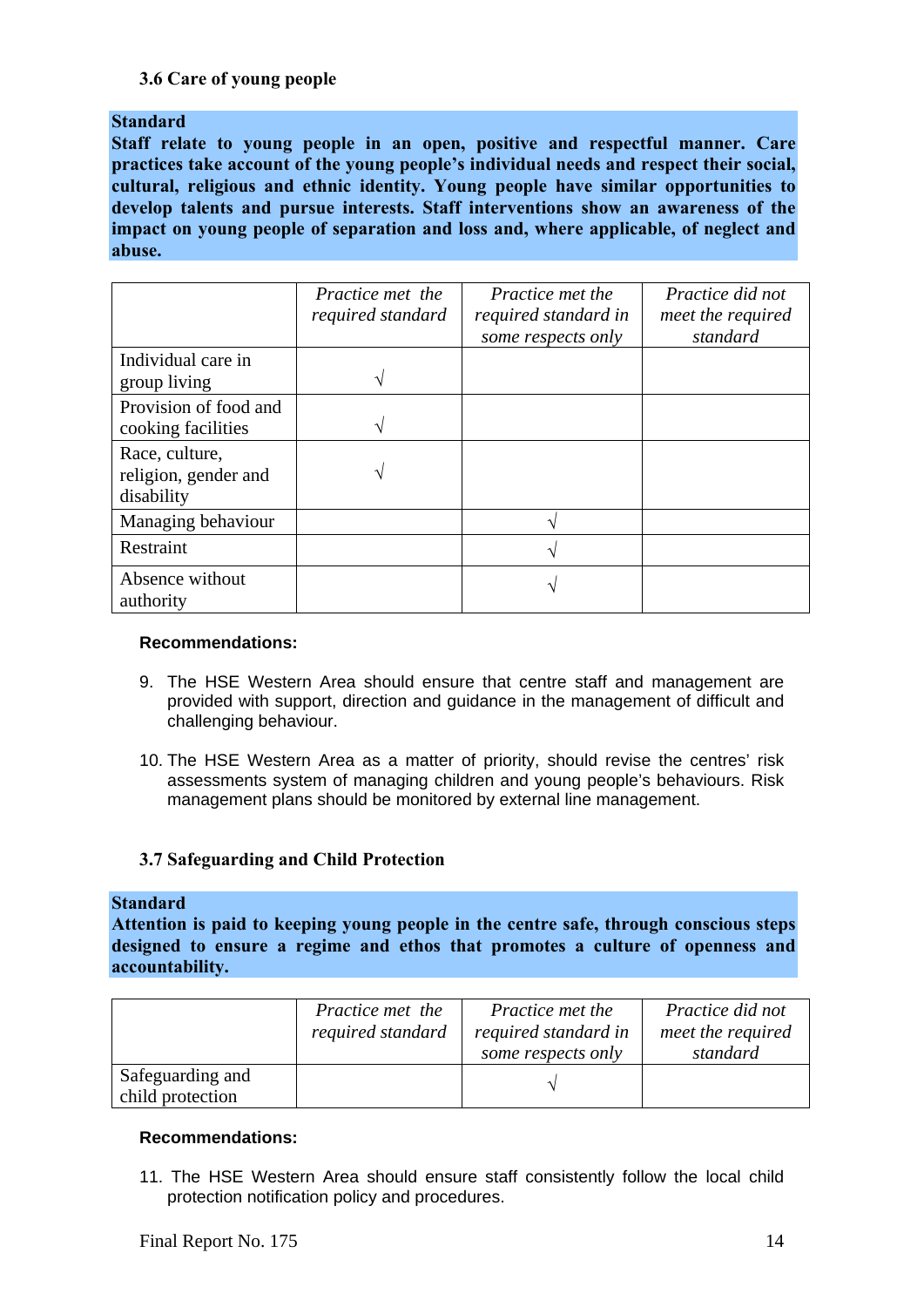12. The HSE Western Area should ensure that adequate protective strategies are in place for children and young people identified as being "at risk" when they abscond from the centre.

# **3.8 Education**

# **Standard**

**All young people have a right to education. Supervising social workers and centre management ensure each young person in the centre has access to appropriate educational facilities.** 

|           | Practice met the<br>required standard | <i>Practice met the</i><br>required standard in<br>some respects only | Practice did not<br>meet the required<br>standard |
|-----------|---------------------------------------|-----------------------------------------------------------------------|---------------------------------------------------|
| Education |                                       |                                                                       |                                                   |

#### **Recommendation:**

13. The HSE Western Area should ensure the necessary young people who do not attend school or training on consistent regular basis have access to educational and training opportunities.

## **3.9 Health**

# **Standard**

**The health needs of the young person are assessed and met. They are given information and support to make age appropriate choices in relation to their health.** 

|        | Practice met the<br>required standard | <i>Practice met the</i><br>required standard in<br>some respects only | Practice did not<br>meet the required<br>standard |
|--------|---------------------------------------|-----------------------------------------------------------------------|---------------------------------------------------|
| Health |                                       |                                                                       |                                                   |

#### **Recommendations:**

- 14. The HSE Western Area should ensure medicals are carried out in accordance with the Child Care Regulations, 1995 taking into account the age and consent of the children, as soon as possible following their admission.
- 15. The HSE Western Area should ensure there is an ongoing programme available for the young people on teenage sexual health issues.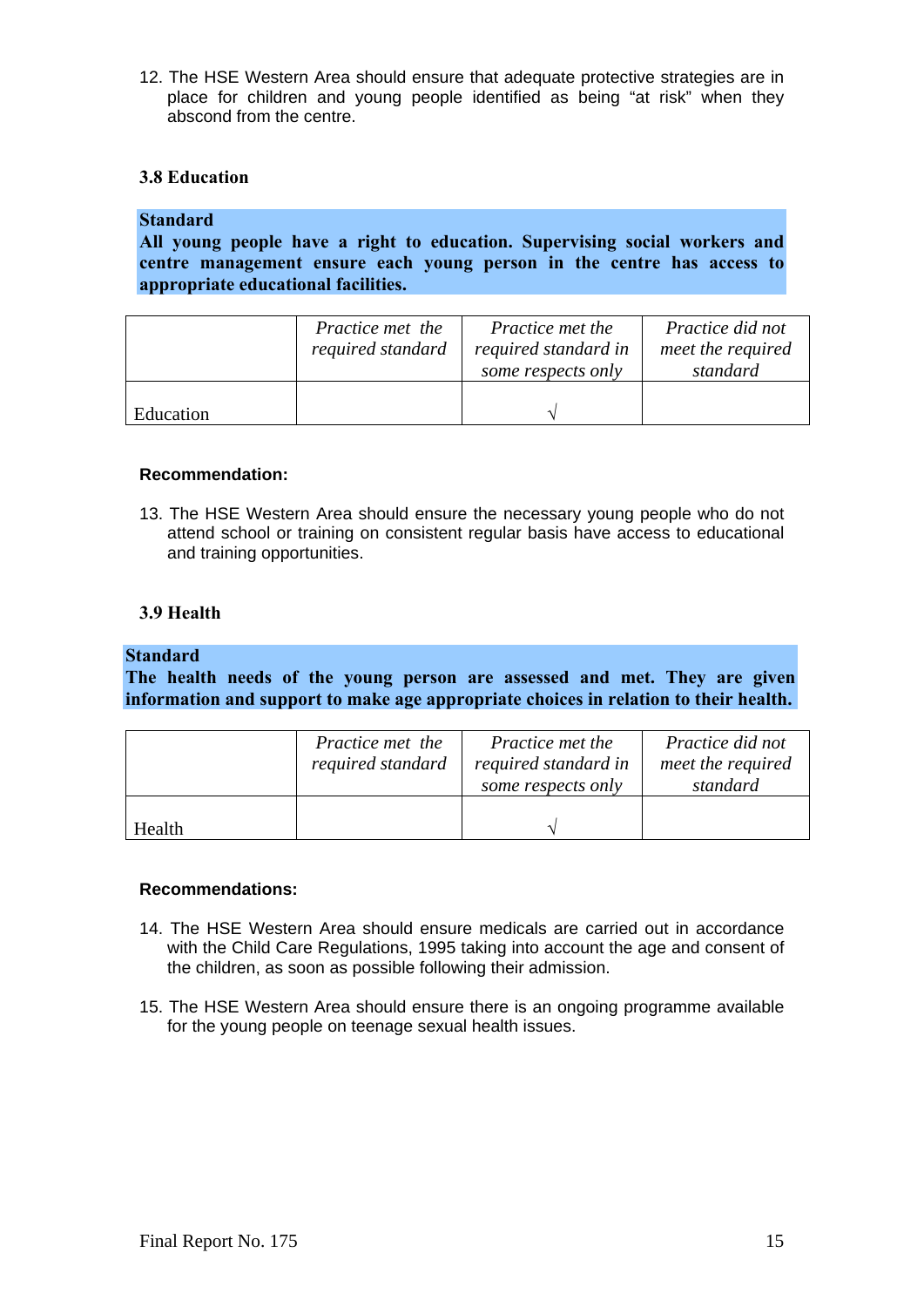# **3.10 Premises and Safety**

## **Standard**

**The premises are suitable for the residential care of the young people and their use is in keeping with their stated purpose. The centre has adequate arrangements to guard against the risk of fire and other hazards in accordance with Articles 12 & 13 of the Child Care Regulations, 1995.** 

|                            | Practice met the<br>required standard | Practice met the<br>required standard in<br>some respects only | Practice did not<br>meet the required<br>standard |
|----------------------------|---------------------------------------|----------------------------------------------------------------|---------------------------------------------------|
| Accommodation              |                                       |                                                                |                                                   |
| Maintenance and<br>repairs |                                       |                                                                |                                                   |
| Safety                     |                                       |                                                                |                                                   |
| Fire safety                |                                       |                                                                |                                                   |

## **Recommendations:**

- 16. The HSE Western Area should ensure that the outstanding recommendations of the fire safety audit are completed.
- 17. The HSE Western Area should ensure that written confirmation of compliance to fire safety and building control requirements is provided in accordance with Standard on fire safety 10.19.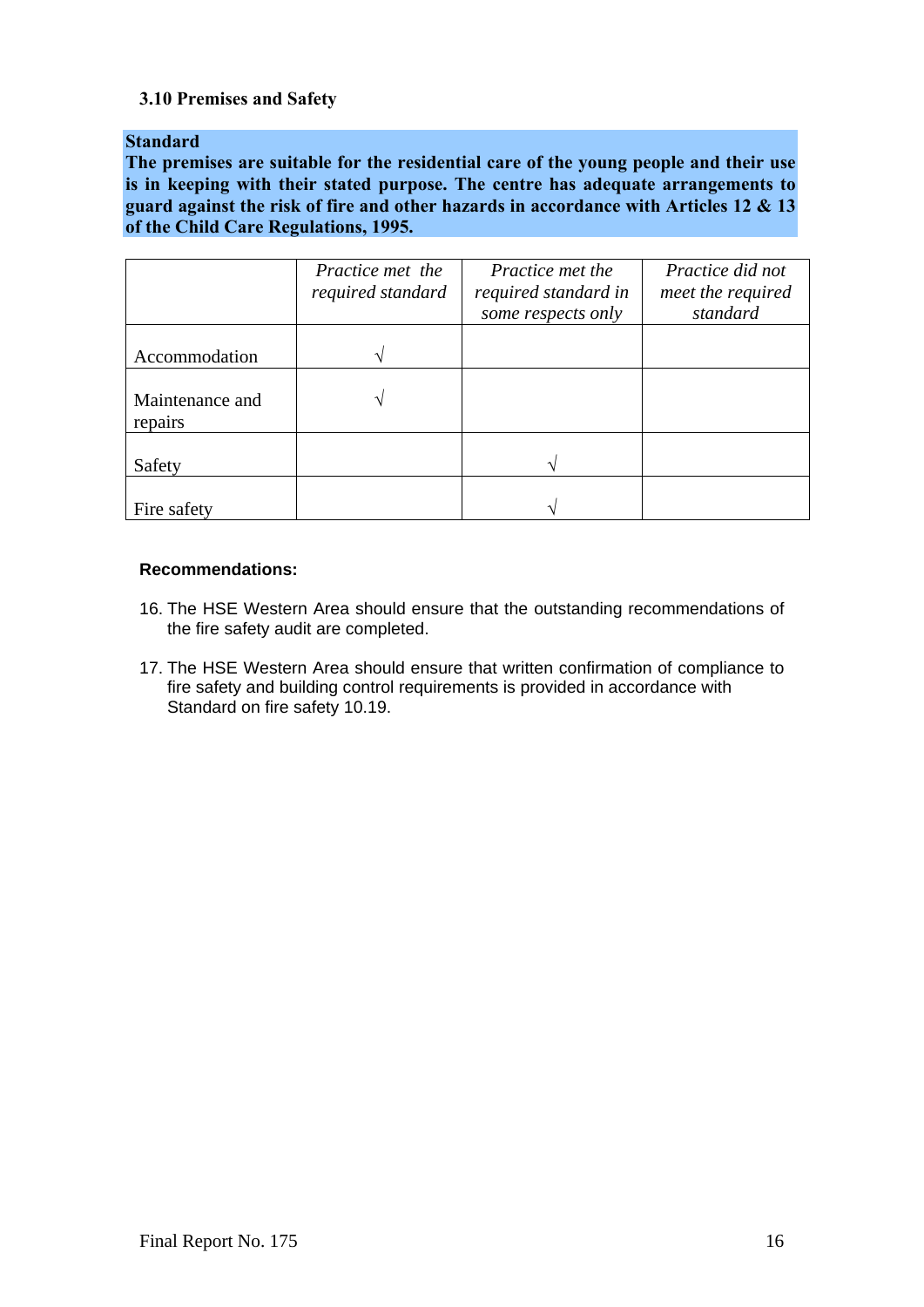# **4. Summary of recommendations**

- 1. The HSE Western Area should revise the purpose and function of the centre as a matter of urgency.
- 2. The HSE Western Area should ensure that there are sufficient and suitable alternative placements available for babies and young children in the event that they require emergency placements.
- 3. The HSE Western Area should ensure that there is effective external management of the centre.
- 4. The HSE Western Area should ensure that staff are rostered in a manner that meets the needs of children for stability and safety and allow for staff to attend regular team meetings.
- 5. The HSE Western Area should ensure that staff receive further direction, training and support in managing out of control and challenging behaviours.
- 6. The HSE Western Area should ensure that the monitoring officer's recommendations are implemented without undue delay and to his satisfaction.
- 7. The HSE Western Area should ensure that children are appropriately placed and that there is a review mechanism in place to ensure that children are not repeatedly admitted nor that their length of placement in the centre is prolonged.
- 8. The HSE Western Area should ensure that the care planning and review process complies with statutory requirements for emergency placements, and all children and young people have access to the HSE aftercare team.
- 9. The HSE Western Area should ensure that centre staff and management are provided with support, direction and guidance in the management of difficult and challenging behaviour.
- 10. The HSE Western Area as a matter of priority, should revise the centres' risk assessments system of managing children and young people's behaviours. Risk management plans should be monitored by external line management.
- 11. The HSE Western Area should ensure staff consistently follow the local child protection notification policy and procedures.
- 12. The HSE Western Area should ensure that adequate protective strategies are in place for children and young people identified as being "at risk" when they abscond from the centre.
- 13. The HSE Western Area should ensure the necessary young people who do not attend school or training on consistent regular basis have access to educational and training opportunities.
- 14. The HSE Western Area should ensure medicals are carried out in accordance with the Child Care Regulations, 1995 taking into account the age and consent of the children and to be carried out as soon as possible following their admission.